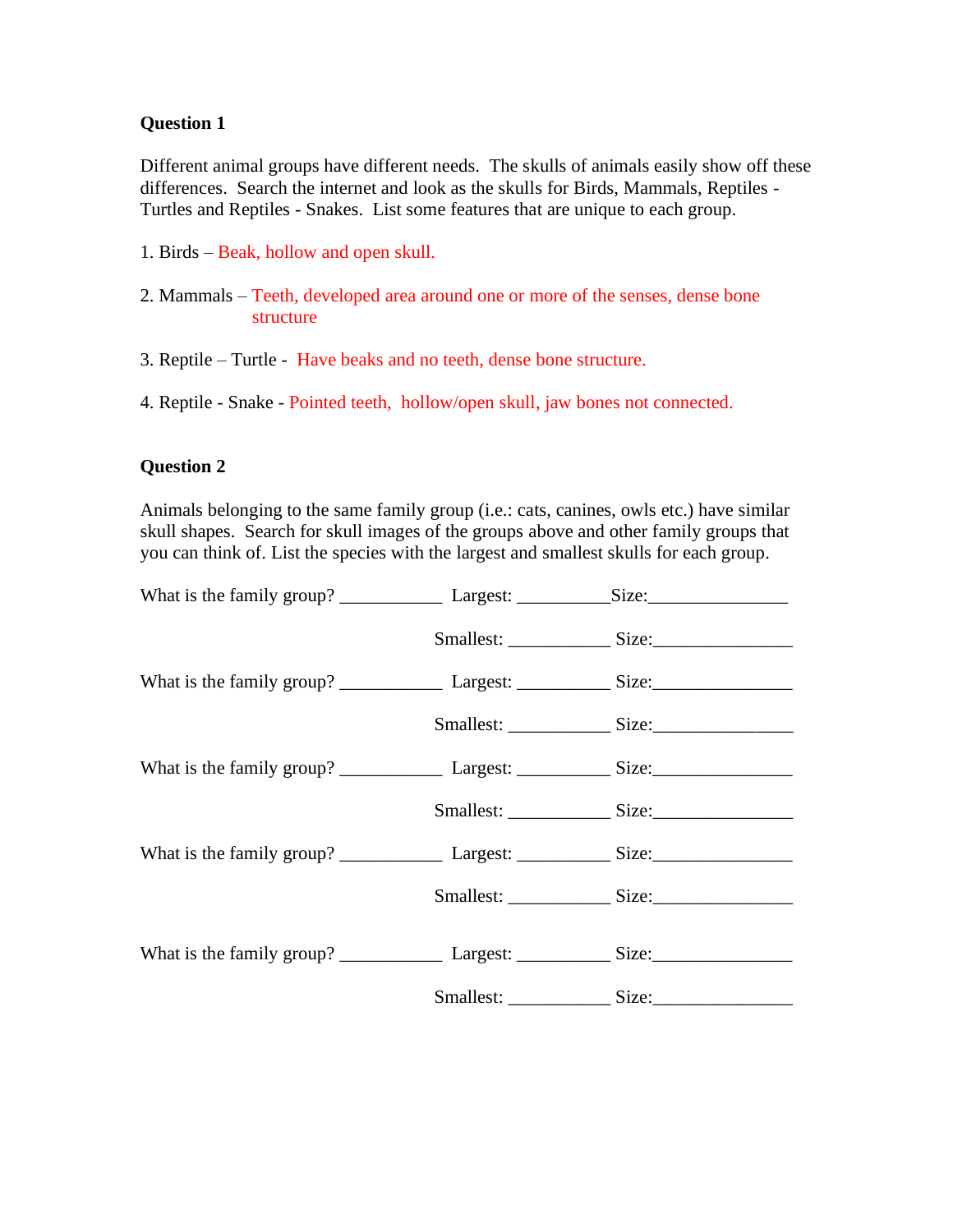The importance of an animal's sense of smell is based on the development of the nasal cavity within the animal's snout. Below are pictures with rulers depicting the measurements of a coyote's snout. What are the measurements of the animal's snout?



What can you draw from your answers? The greater the length in a nasal cavity, the

more developed the animal's sense of smell. \_\_\_\_\_\_\_\_\_\_\_\_\_\_\_\_\_\_\_\_\_\_\_\_\_\_\_\_\_\_\_\_\_\_\_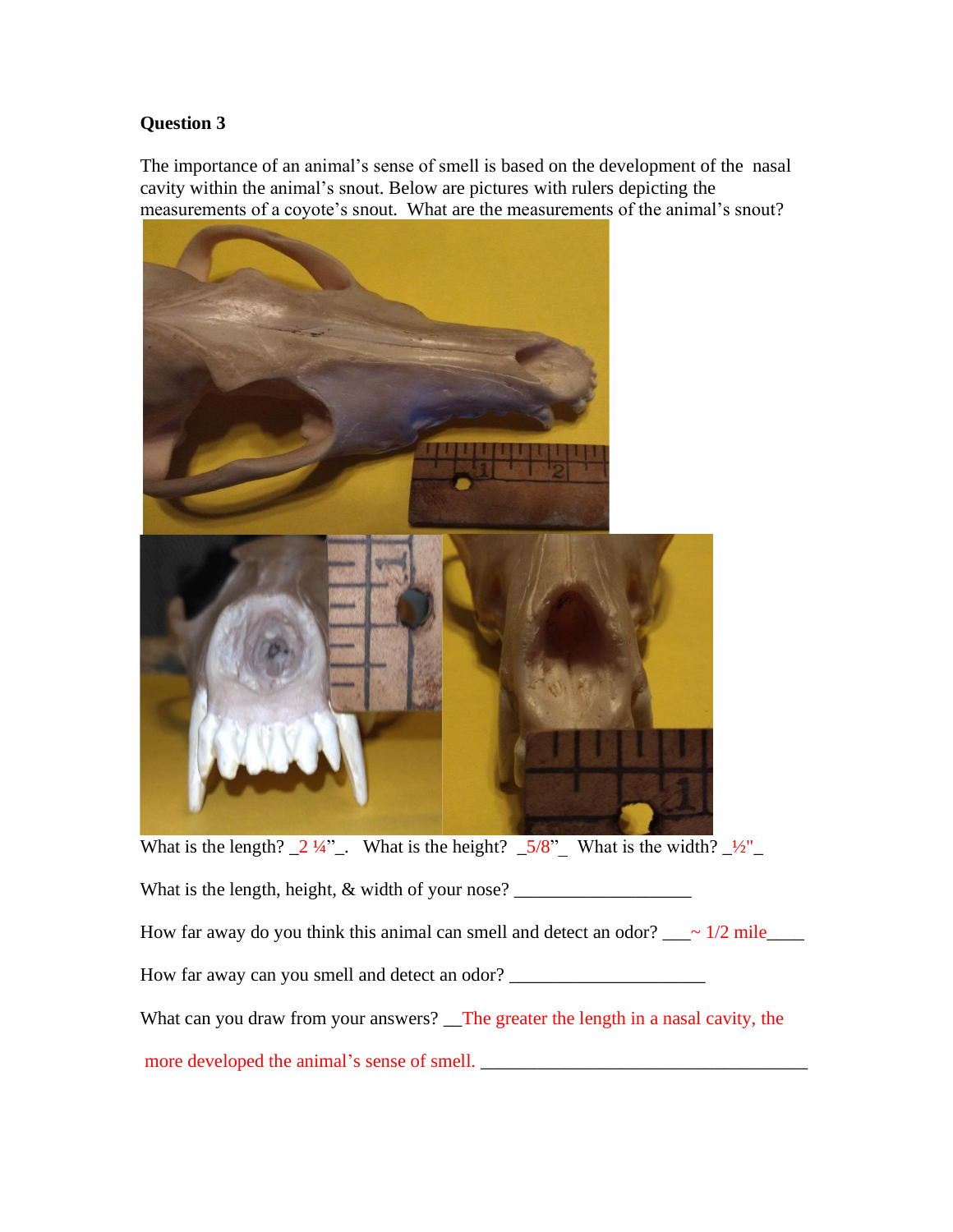Placement of the eye sockets can provide some insight into an animal's behavior. Overdeveloped eye sockets can indicate sensitivity to light and nocturnal activities. Placement of the eye sockets towards the front of the skull verses the sides of the skulls gives an animal greater depth perception but reduces peripheral vision. Find pictures online of a bobcat skull and a deer skull. What conclusions can you make about each of these animals?

Bobcat: Animal has night vision, strong depth perception, narrow peripheral vision, hunter

Deer: Animal has wide peripheral of vision, little to no depth perception, daytime animal, prey.

How about a Human? strong depth perception, limited peripheral vision, active during day.

### **Question 5**

Teeth define the lifestyle of a mammal. There are four major types of teeth: Incisors - Small chisel like teeth, designed for cutting into its food Canines – The signature teeth of carnivores. Primary used for the killing bite. Typically much longer and pointed then any of the other teeth. Premolars & Molars – These teeth are wide and designed chewing/grinding food.

Below are pictures of two skulls. Counting teeth can help you determine the skulls identity. The count of each type of teeth is known as the dental formula in the guidebooks. Examine the two skulls in the picture below, how many of each type of teeth do the skulls have and what type of animal do you think the skulls might be from?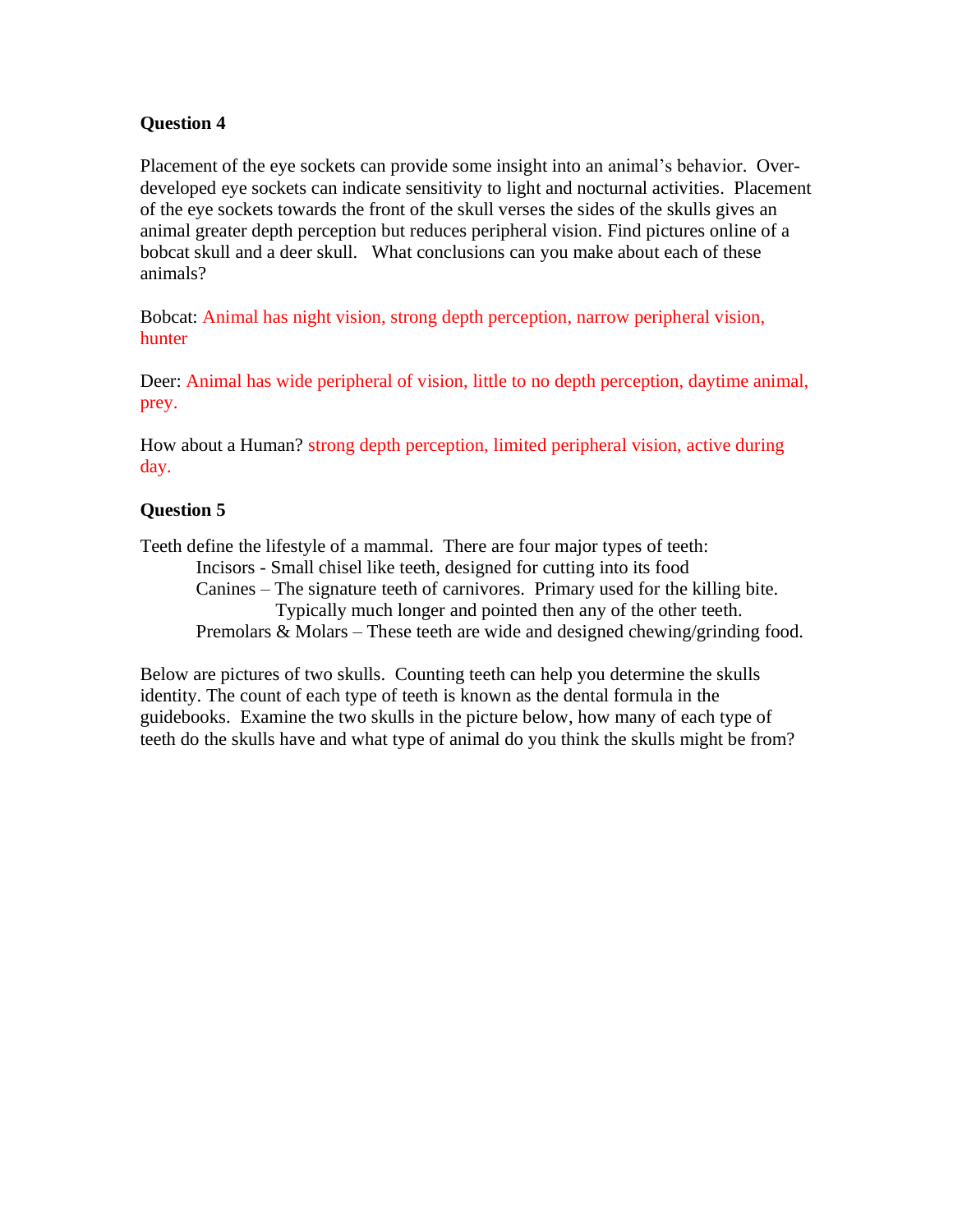|                                   | Skull 1: Rabbit                   | Skull 2: Raccoon |  |
|-----------------------------------|-----------------------------------|------------------|--|
| Incisors:                         | $\frac{6}{100}$ - $\frac{6}{100}$ |                  |  |
| Canines:<br>Premolars<br>& Molars | $\frac{12}{2}$                    | $\frac{12}{2}$   |  |
| What does<br>it eat?              |                                   |                  |  |

Pick two more animals and search online for a picture of their teeth. What is the dental formula for each of these animals?

\_\_\_\_\_\_\_\_\_\_\_\_\_\_\_\_\_\_\_\_\_\_\_\_\_\_\_\_\_\_\_\_\_\_\_\_\_\_\_\_\_\_\_\_\_\_\_\_\_\_\_\_\_\_\_\_\_\_\_\_\_\_\_\_\_\_\_\_\_\_\_\_ \_\_\_\_\_\_\_\_\_\_\_\_\_\_\_\_\_\_\_\_\_\_\_\_\_\_\_\_\_\_\_\_\_\_\_\_\_\_\_\_\_\_\_\_\_\_\_\_\_\_\_\_\_\_\_\_\_\_\_\_\_\_\_\_\_\_\_\_\_\_\_\_

# **Question 6**

Deer are one of the most frequently found skull bones in Hunterdon County. Teeth can be used to estimate the age of a deer. Watch the following video on this youtube link: youtube.com\watch?v=Aem65RBHL98. Look at the pictures below and try to determine the age of the deer.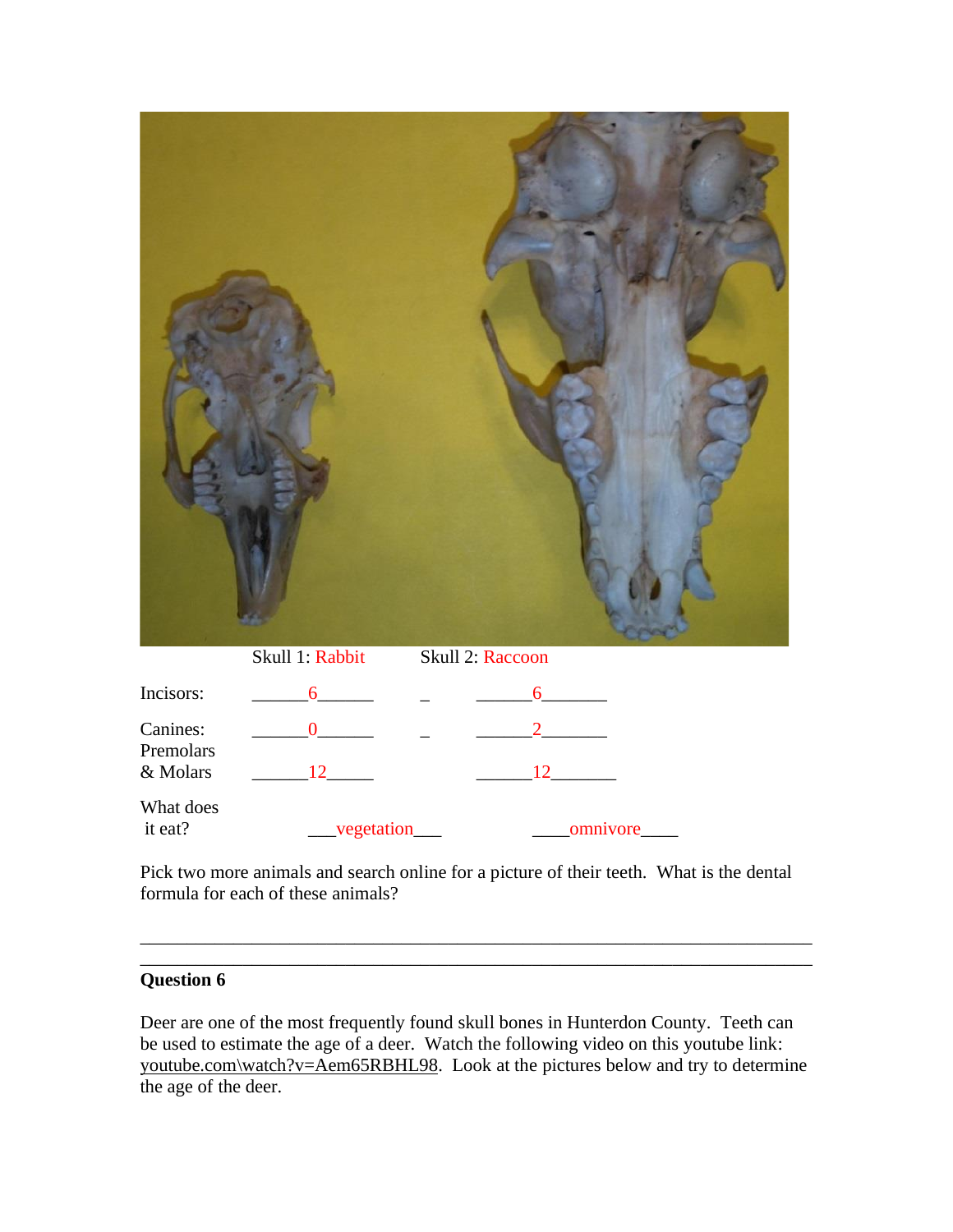

\_\_\_Fawn – Under six months of age. Note that the fifth tooth has not even grown in.\_\_\_



2 ½ or older: The Fifth tooth has a dentin line that is greater then enamel. Note the sixth tooth missing for any other conclusion.

## **Question 7**

In the images below, notice the gap between the bones of the lower jaw and the arch on the side of the skull. Also, notice the crest at the back of the skull. It is called the Sagittal Crest. The greater the distance between the jaw and arch, and the greater the development of the crest, the more muscle mass and the greater bite force the animal has. This skull is from the most massive wild mammal in the county.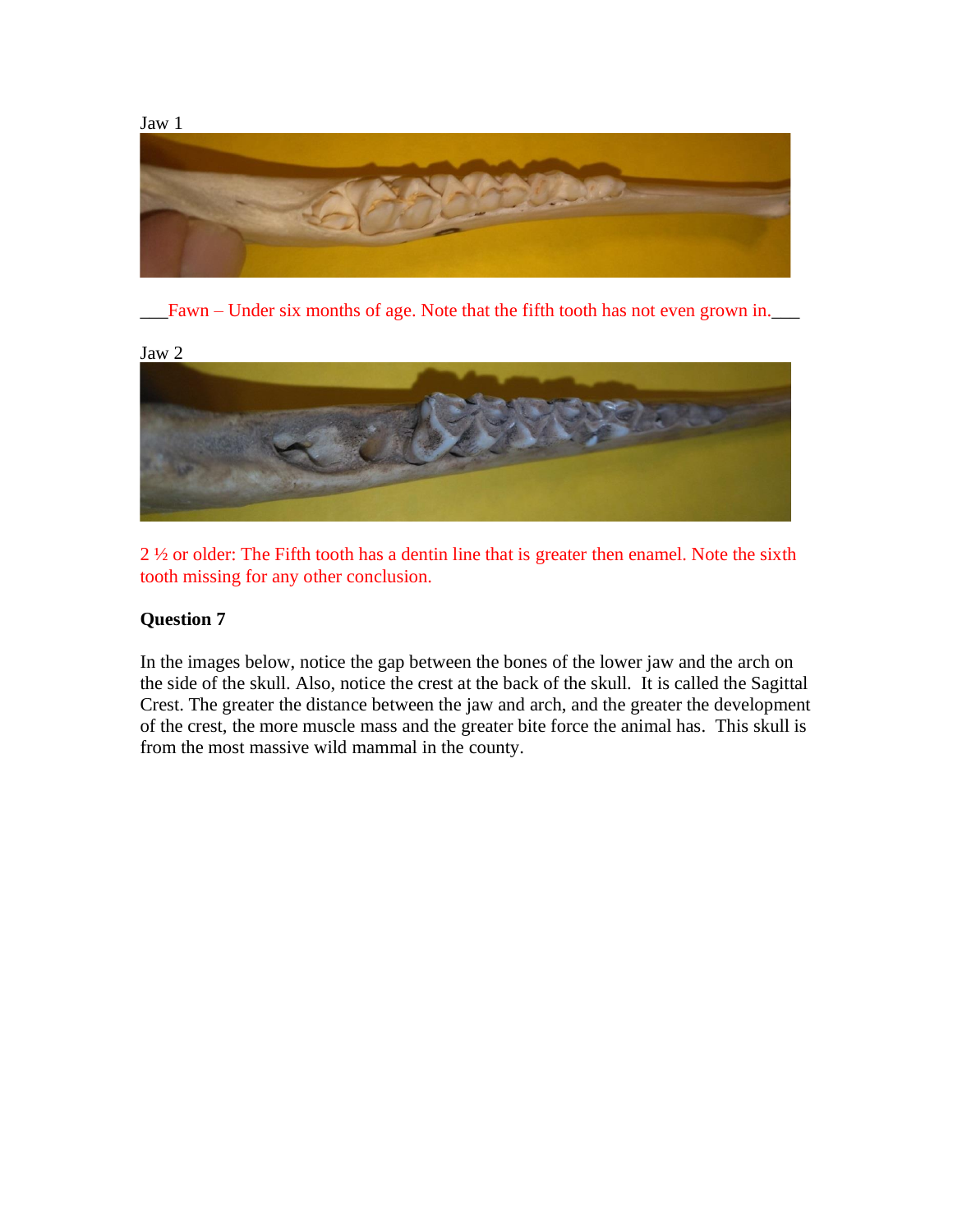



Who's is this? <u>Bear</u> Should one try and get close to this animal? No

However, this skull is in conflict with what you have learned. This animal is primarily a vegetarian and an insectivore. The meat it usually eats is from scavenged remains. This animal does have a superb sense of smell. How far do you think it can smell?

One mile, plus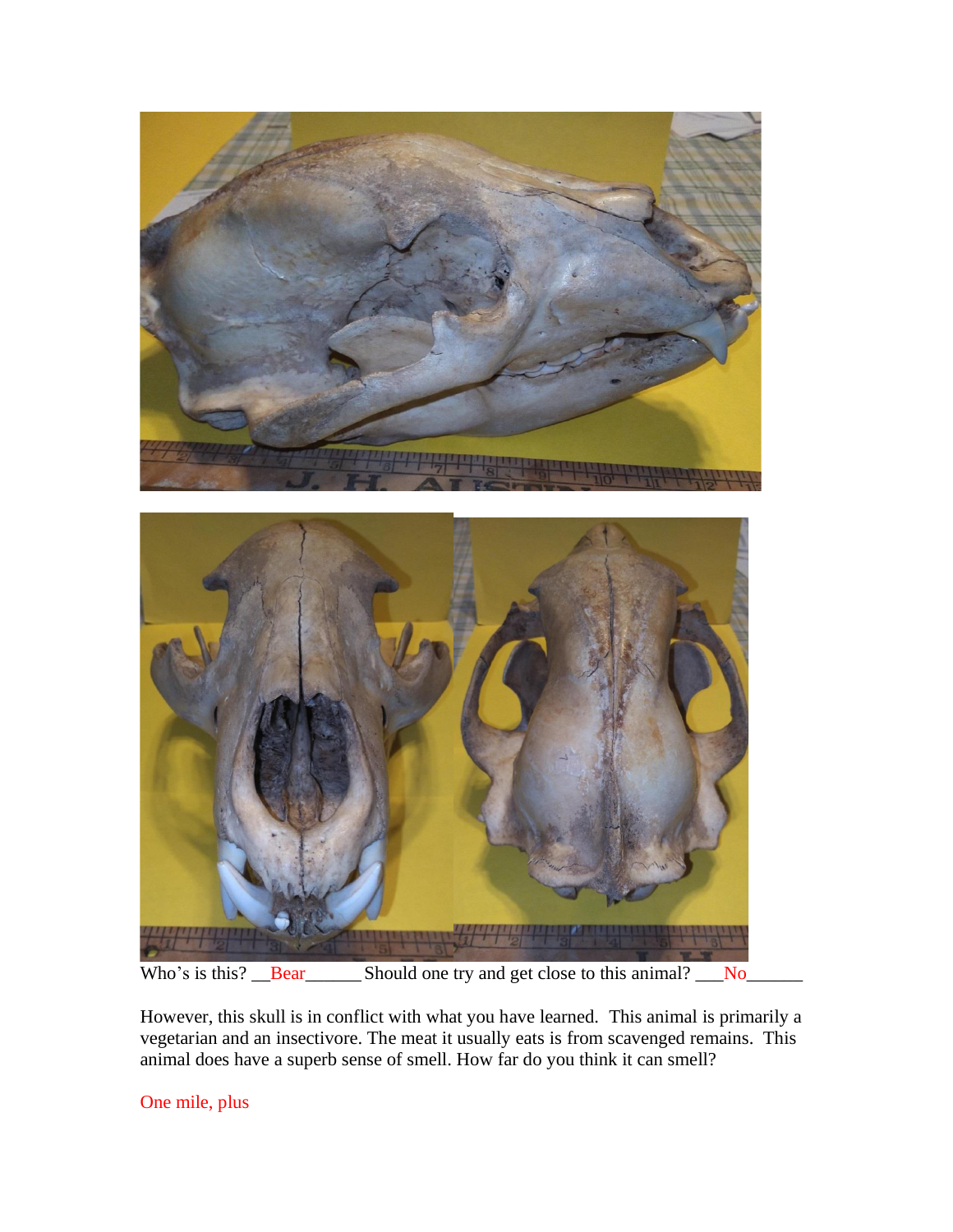Think back to Question 1. Like all bones in a bird, the bird's skull must be light weight and sheds bone mass so the birds can be as light as possible for flight. Notice the openness of this skull. Bill design can give us an insight into their food and species identification. Use the features of the bill in the picture below and make an educated guess as to what type of bird this skull might be from and what prey it eats?



 $\Box$  Great Blue Heron – Long pointed bill that probes for fish

#### **Question 9**

You were asked to look at Reptile Snake Skulls back at Question 1. If you did not look at venomous snake skulls then, do so now. Venomous snakes have two special teeth called fangs. They have the ability to replace their fangs if they break. These teeth are hollow and the venom is injected through these teeth by squeezing a gland behind them. New Jersey has two venomous snakes. What are their names?

Timber Rattlesnake  $\&$  Northern Copperhead

### **Question 10**

This animal is one of a kind in North America. Its skull is famous for the ridge on the back of the skull and large quantity of teeth. This animal has a very small brain for its size, which could explain its temperament.